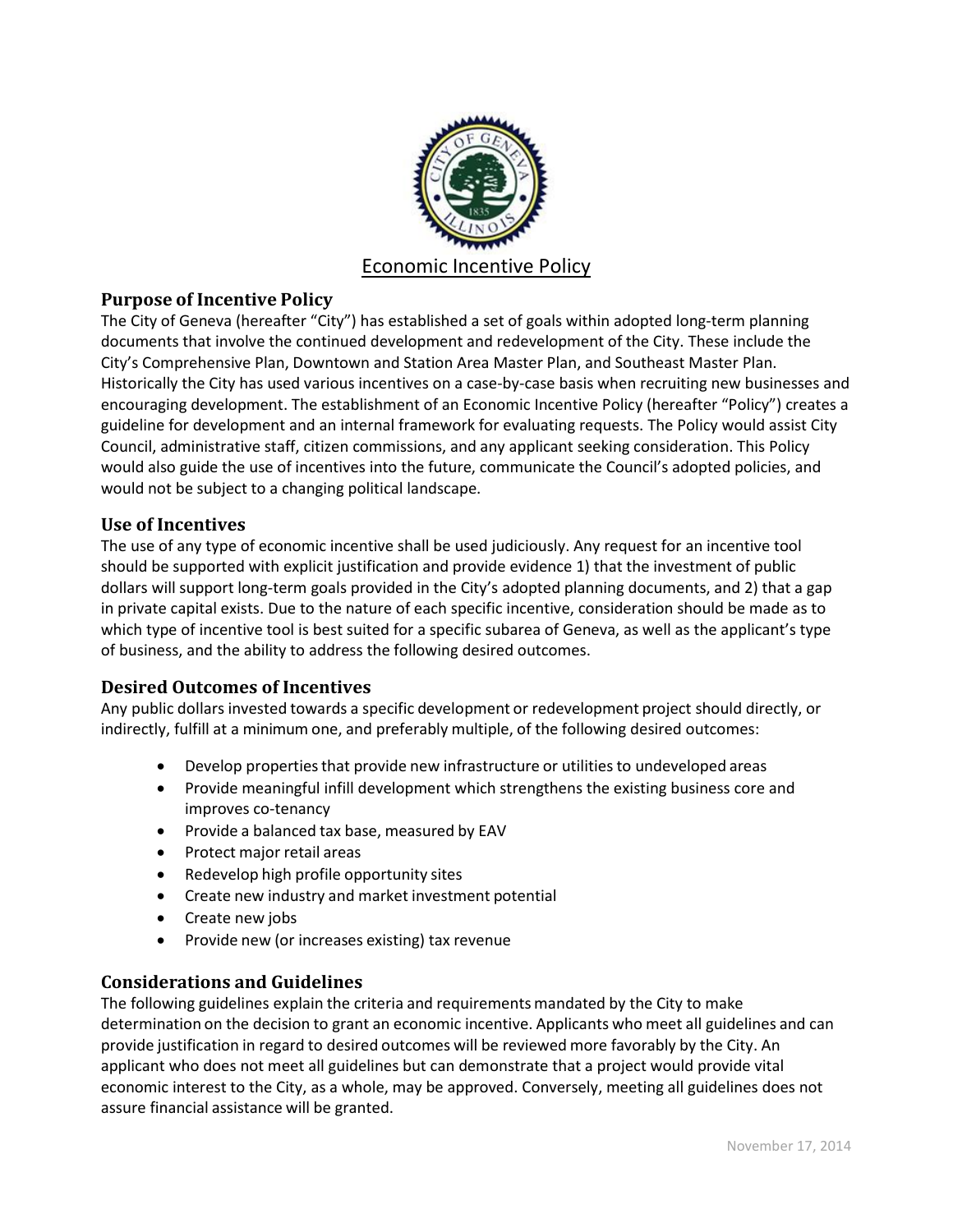- The Policy shall be applied equally to new or existing businesses
- The City shall only engage in agreements within the legal powers of a municipality
- When legally required (e.g. TIF District), the opportunity demonstrates a fund gap only attainable through incentive
- The opportunity may be subject to review by a third party, at the cost of the applicant, to determine appropriate incentive amount and level of risk being undertaken by the City
- The amount of any incentive shall be calculated on the basis of length of agreement and projected return on investment. Thus, the following criteria shall apply:
	- $\circ$  The projected new tax revenue shall be estimated based upon the company's investment in facility, equipment, vehicles, and other taxable items
	- $\circ$  New jobs provided by the project shall be reviewed according to the number and quality of the positions, annual payroll, and amount of total net gains in jobs created
	- o Revenue increases will be calculated by net gains in retail sales
- The development or redevelopment shall provide a positive community impact and demonstrate a potential for positive economic gains
- The opportunity does not negatively affect existing commercial development or other taxing jurisdictions
- The opportunity adheres to zoning regulations
- Acceptance of a recommended payback plan in case of project incompletion or failure
- Party must submit an annual report demonstrating compliance of terms found in agreement

# **Review and Approval Process**

The City Council is the decision making authority and will evaluate incentive opportunities on a case‐by‐ case basis. The applicant must submit a complete application to the Economic Development Director. The opportunity may be reviewed by the City's administration and/or a third party consultant prior to the application being brought to council. One or all of these entities may be consulted and provide a recommendation for the execution of the plan and/or incentive agreement.

The applicant must provide all necessary documentation along with the application. Only complete applications will be accepted by the Economic Development Department in an effort to provide accurate and timely feedback. Approval will be based on the decision of the City Council. The Policy does not give or allow any claim or right of action by any prospective or existing business or serve as a precedent for future incentive agreements with the City.

# **Claw‐Back Provision**

In the event that an applicant's request for incentive is approved, the City may negotiate terms and conditions of an agreement. These terms and conditions may include any provisions which are found to be in the best interest of the City, including the reimbursement of any funds invested, in the event that the applicant's project does not meet performance standards or outcomes agreed upon within the contract.

## **Incentives by Subarea**

The six (6) subareas for consideration are: Downtown, Bed & Breakfast Lodging, Randall Road Corridor, Industrial, Entertainment and Recreation, and Other Opportunities. Please see Appendix A for incentive details.